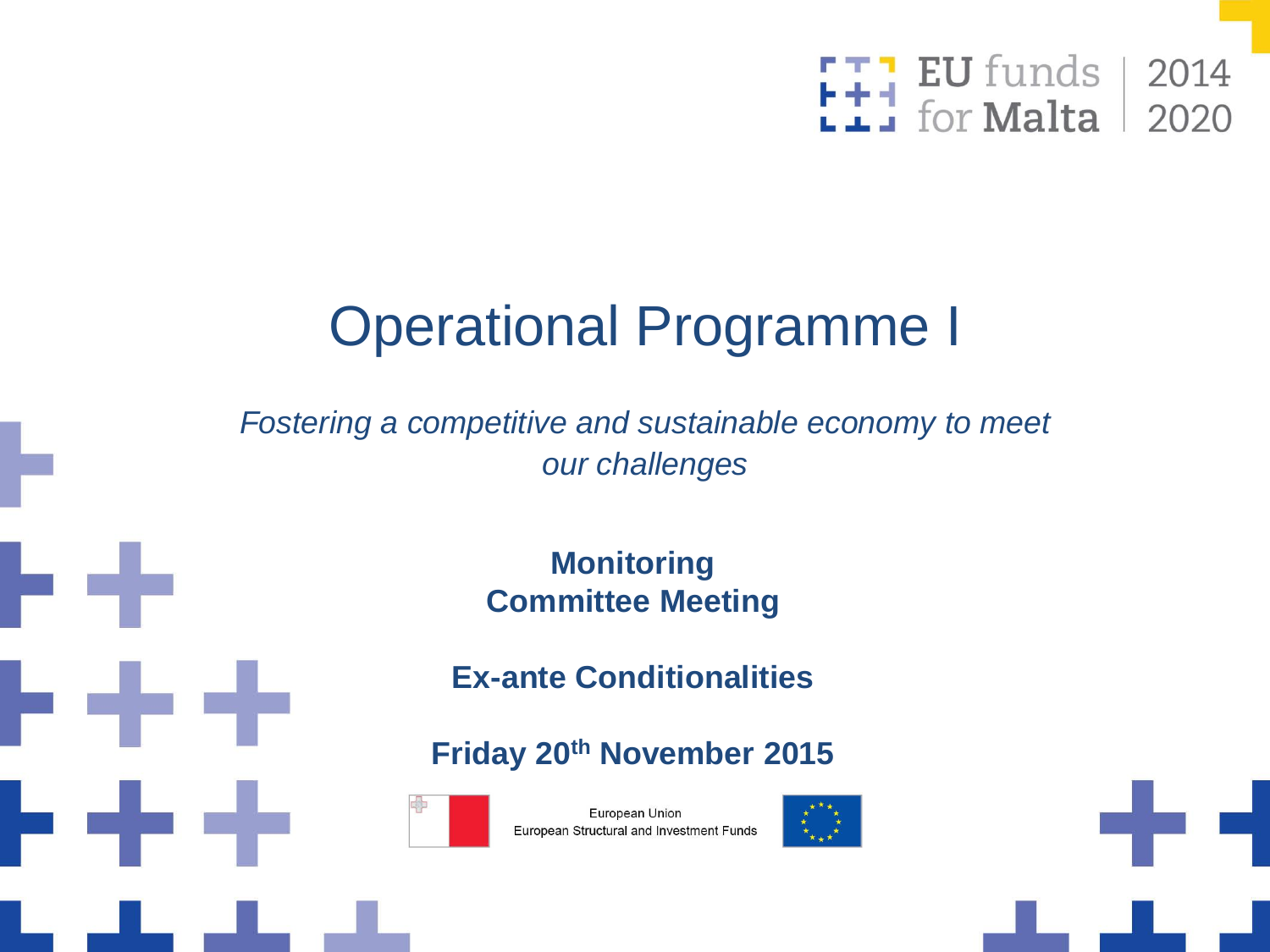$\begin{array}{|c|c|c|c|}\n\hline\n\textbf{I} & \textbf{EU}\text{ funds} & 2014 \\
\hline\n\textbf{I} & \text{for Malta} & 2020 \\
\hline\n\end{array}$ 

## *Ex-Ante* **Conditionalities (Article 19 CPR)**

There are two types: **thematic** *ex-ante* conditionalities, related to a sector or policy (e.g. R&D, active inclusion) and **general** *ex-ante* conditionalities, which can apply to all sectors and policies (e.g. public procurement, antidiscrimination rules).

The *ex-ante* conditionalities reflect existing commitments or obligations that should be fulfilled, as a general rule, by programme adoption, at the latest.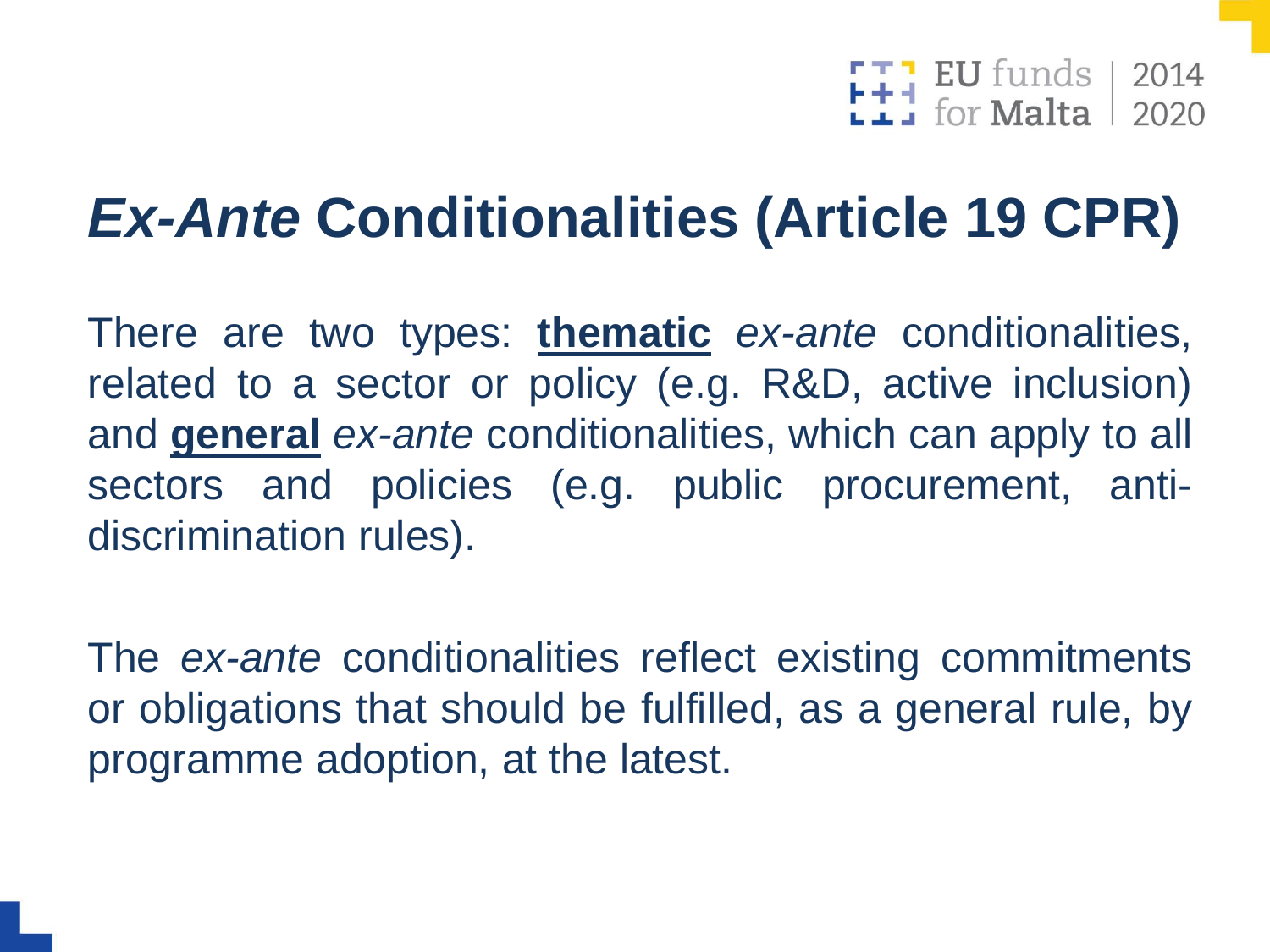$F_{\frac{1}{2}}$  EU funds | 2014<br> $F_{\frac{1}{2}}$  for Malta | 2020

## *Ex-Ante Conditionalities (Article 19 CPR)*

In case of ex-ante conditionalities not fulfilled (either completely or partially not-fulfilled), MS need to indicate in their OPs and PAs, the actions to be taken, the responsible bodies and a timetable to ensure fulfilment by latest, end of 2016. An action plan needs to be drawn up.

If the Commission concludes that the applicable ex-ante conditionalities have not been fulfilled, then interim payments may be suspended in accordance with Art. 142 (1) (e) of the CPR by Commission Decision.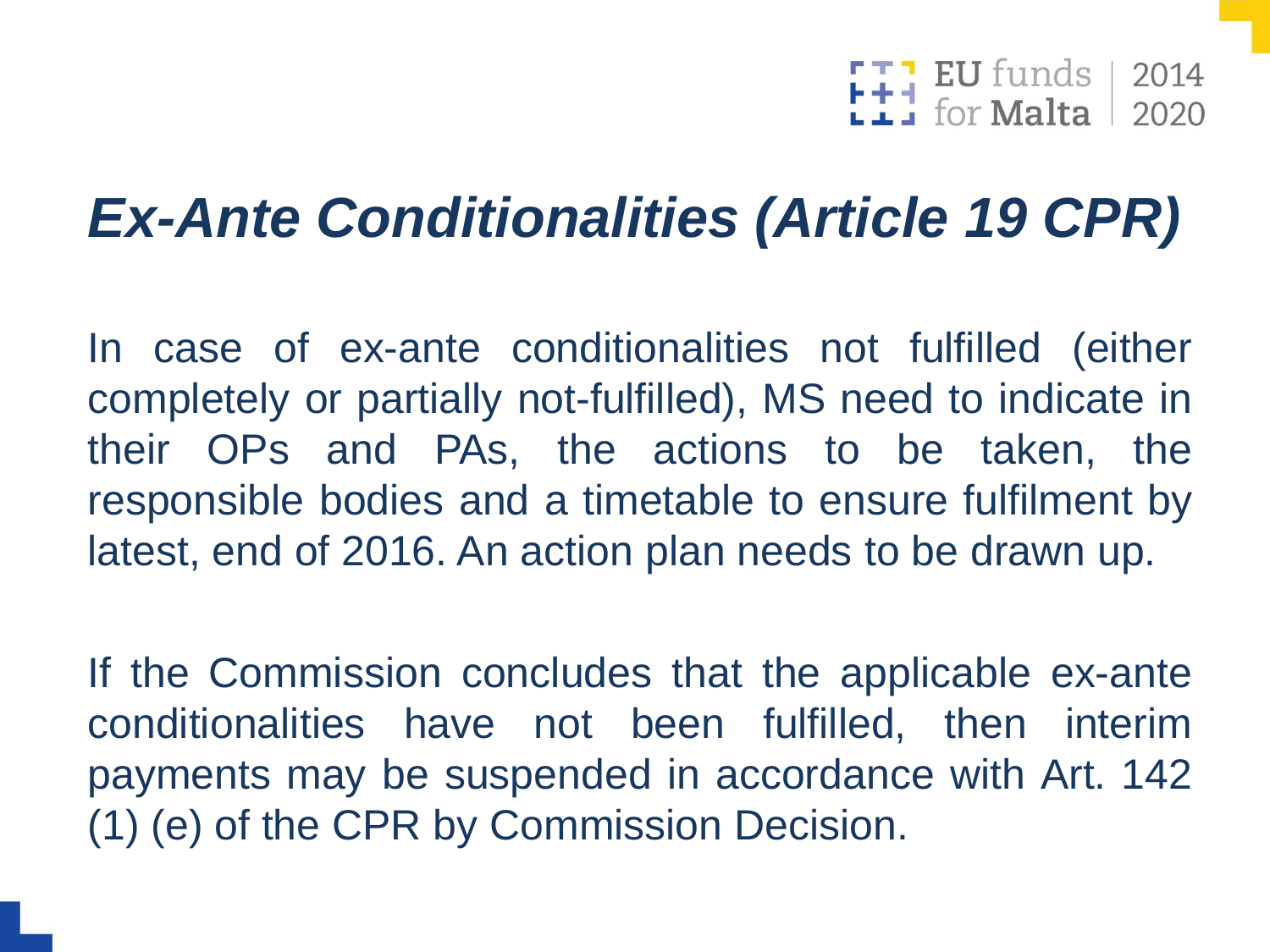

| <b>Thematic</b><br>ex-ante<br>conditionality | <b>Criteria not fulfilled</b>                                                                                            | <b>Deadline</b>     | <b>Current</b><br><b>Status</b>     | <b>Bodies</b><br><b>Responsible</b>                                |  |
|----------------------------------------------|--------------------------------------------------------------------------------------------------------------------------|---------------------|-------------------------------------|--------------------------------------------------------------------|--|
| T.01.1<br>(Research<br>and<br>Innovation)    | 3 - outlines measures<br>to stimulate private RTD<br>investment                                                          | 30 June 2015        | <b>2 Quarters</b><br><b>Delayed</b> | <b>Ministry</b><br>for<br><b>Education</b><br>and<br>Employment    |  |
|                                              | $\overline{4}$<br>contains<br>$\mathsf{a}$<br>monitoring mechanism                                                       | 31 December<br>2015 | <b>On Schedule</b>                  | (MEDE)<br><b>Malta</b><br>Council<br>for Science and<br>Technology |  |
|                                              | framework<br>5<br>a<br>outlining<br>available<br>budgetary resources for<br>research and innovation<br>has been adopted. | 30 June 2015        | <b>2 Quarters</b><br><b>Delayed</b> | (MCST)                                                             |  |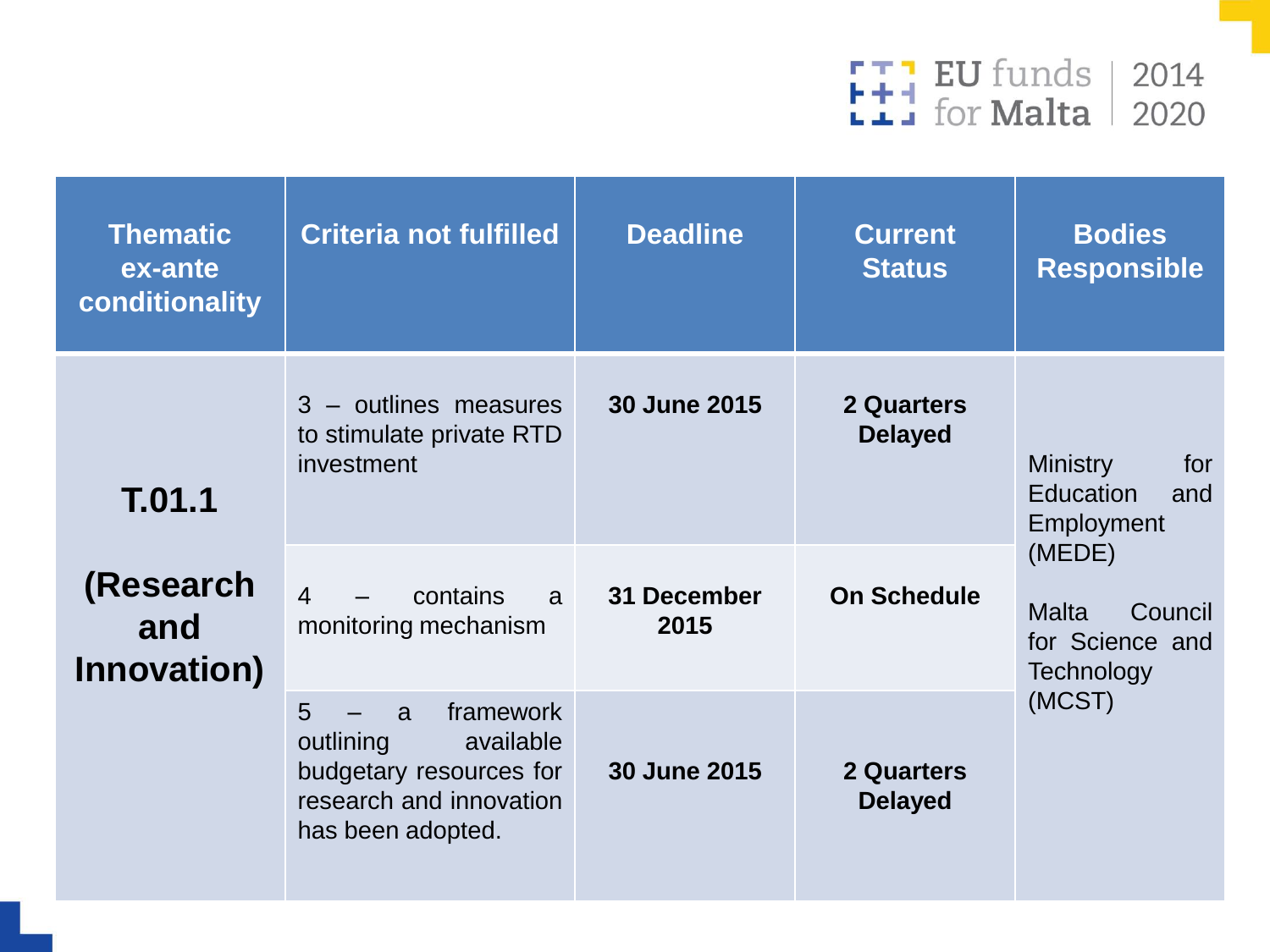

| <b>Thematic ex-ante</b><br>conditionality                       | <b>Criteria not fulfilled</b>                                                                                                              | <b>Deadline</b> | <b>Current Status</b>        | <b>Bodies</b><br><b>Responsible</b>                                                                                                         |
|-----------------------------------------------------------------|--------------------------------------------------------------------------------------------------------------------------------------------|-----------------|------------------------------|---------------------------------------------------------------------------------------------------------------------------------------------|
| T.01.2<br>(Research and<br><b>Innovation</b><br>infrastructure) | 1. A national multi-<br>for<br>plan<br>annual<br>budgeting<br>and<br>prioritization<br><b>of</b><br>is<br><i>investments</i><br>developed. | 30 June 2015    | 2 Quarters<br><b>Delayed</b> | <b>Ministry</b><br>for<br>Education and<br>Employment<br>(MEDE)<br>Council<br>Malta<br><b>Science</b><br>for<br>and<br>Technology<br>(MCST) |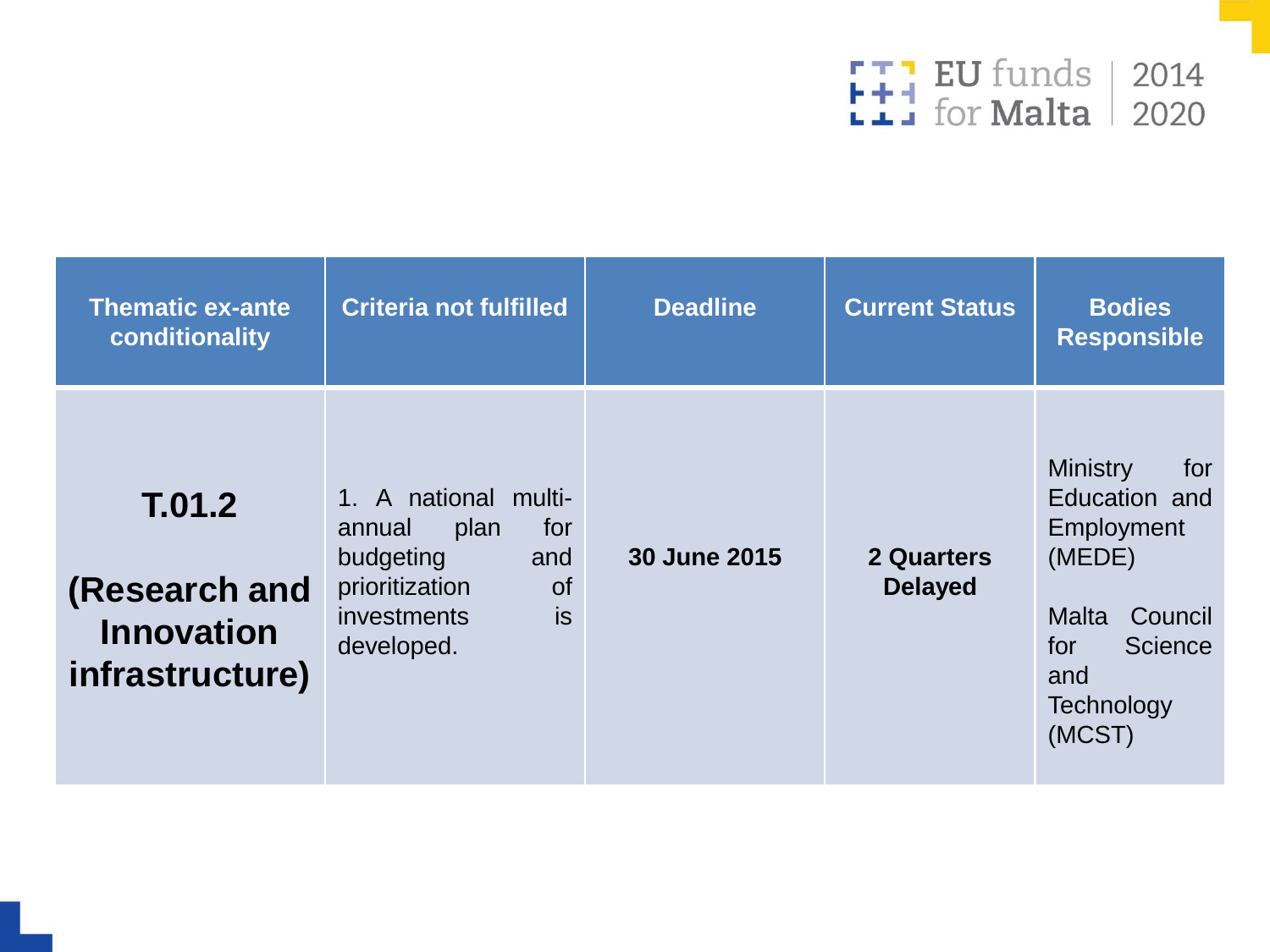

| <b>Thematic ex-ante</b><br>conditionality                                                           | <b>Criteria not fulfilled</b>                                                                                                                                                                                 | <b>Deadline</b>     | <b>Current</b><br><b>Status</b> | <b>Bodies</b><br><b>Responsible</b>                                        |
|-----------------------------------------------------------------------------------------------------|---------------------------------------------------------------------------------------------------------------------------------------------------------------------------------------------------------------|---------------------|---------------------------------|----------------------------------------------------------------------------|
| T.03.1<br>(Specific<br>actions to<br>promote<br>entrepreneur<br>ship taking<br>into account<br>SBA) | 1. The specific actions are:<br>measures have been put in<br>place with the objective of<br>reducing the time and cost<br>involved in setting-up a<br>business taking account of<br>the targets of the SBS    | 31 December<br>2015 | On<br><b>Schedule</b>           | Ministry for the<br>Economy,<br>Investment<br>and Small<br><b>Business</b> |
|                                                                                                     | 3. The specific actions are:<br>mechanism is in place to<br>monitor the implementation of 31 March 2015<br>the measures of the SBA<br>which have been put in place<br>and assess the impact on<br><b>SMES</b> |                     | <b>COMPLETE</b>                 | (MEIB)                                                                     |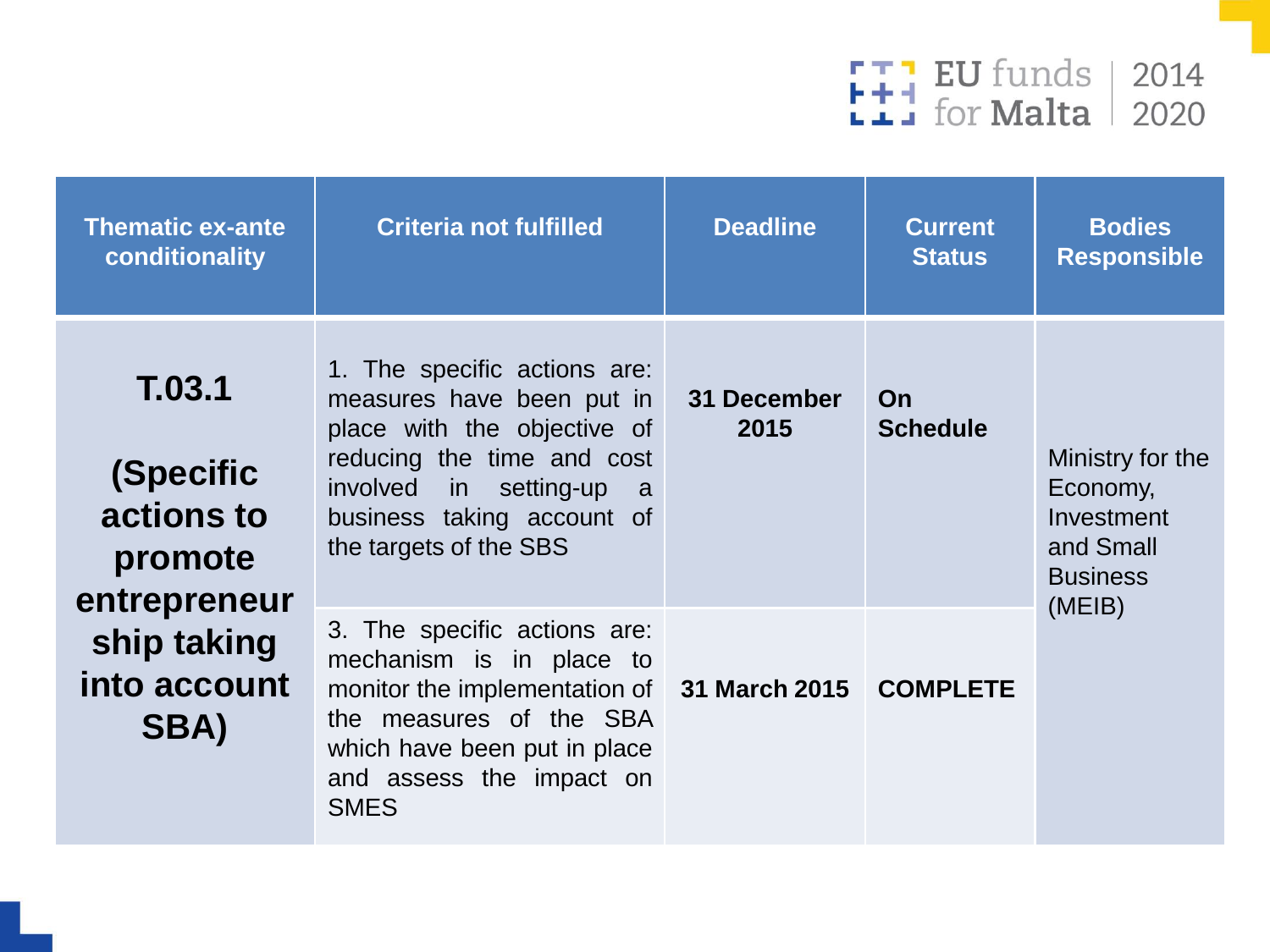

| <b>Thematic ex-ante</b><br>conditionality                                                            | <b>Criteria not fulfilled</b>                                                                                                                                                                                                                                                                                                                                                             | <b>Deadline</b>     | <b>Current</b><br><b>Status</b> | <b>Bodies</b><br><b>Responsible</b>                                            |
|------------------------------------------------------------------------------------------------------|-------------------------------------------------------------------------------------------------------------------------------------------------------------------------------------------------------------------------------------------------------------------------------------------------------------------------------------------------------------------------------------------|---------------------|---------------------------------|--------------------------------------------------------------------------------|
| T.04.1<br>(Specific<br>actions to<br>promote cost<br><b>EE</b> when<br>constructing<br>or renovating | <b>The</b><br>actions<br>$1_{-}$<br>are:<br>to<br>measures<br>ensure<br>minimum requirements are<br>related to<br>place<br>the<br><i>in</i><br>performance<br><b>of</b><br>energy<br>buildings<br>consistent<br>with<br>Article 3, Article 4<br>and<br>$5\overline{)}$<br><b>of</b><br><b>Directive</b><br>Article<br>2010/3/EU of the European<br>Parliament<br>and<br>of the<br>Council | 1 January 2016      | <b>On Schedule</b>              | Ministry for<br>Transport<br>and<br>Infrastructure<br>(MTI)<br><b>Building</b> |
| buildings)                                                                                           | 2.<br><b>The</b><br>actions<br>are:<br>to<br>measures<br>necessary<br>establish a system                                                                                                                                                                                                                                                                                                  | 31 December<br>2015 | Delayed by 1<br>month           | <b>Regulations</b><br>Office (BRO)                                             |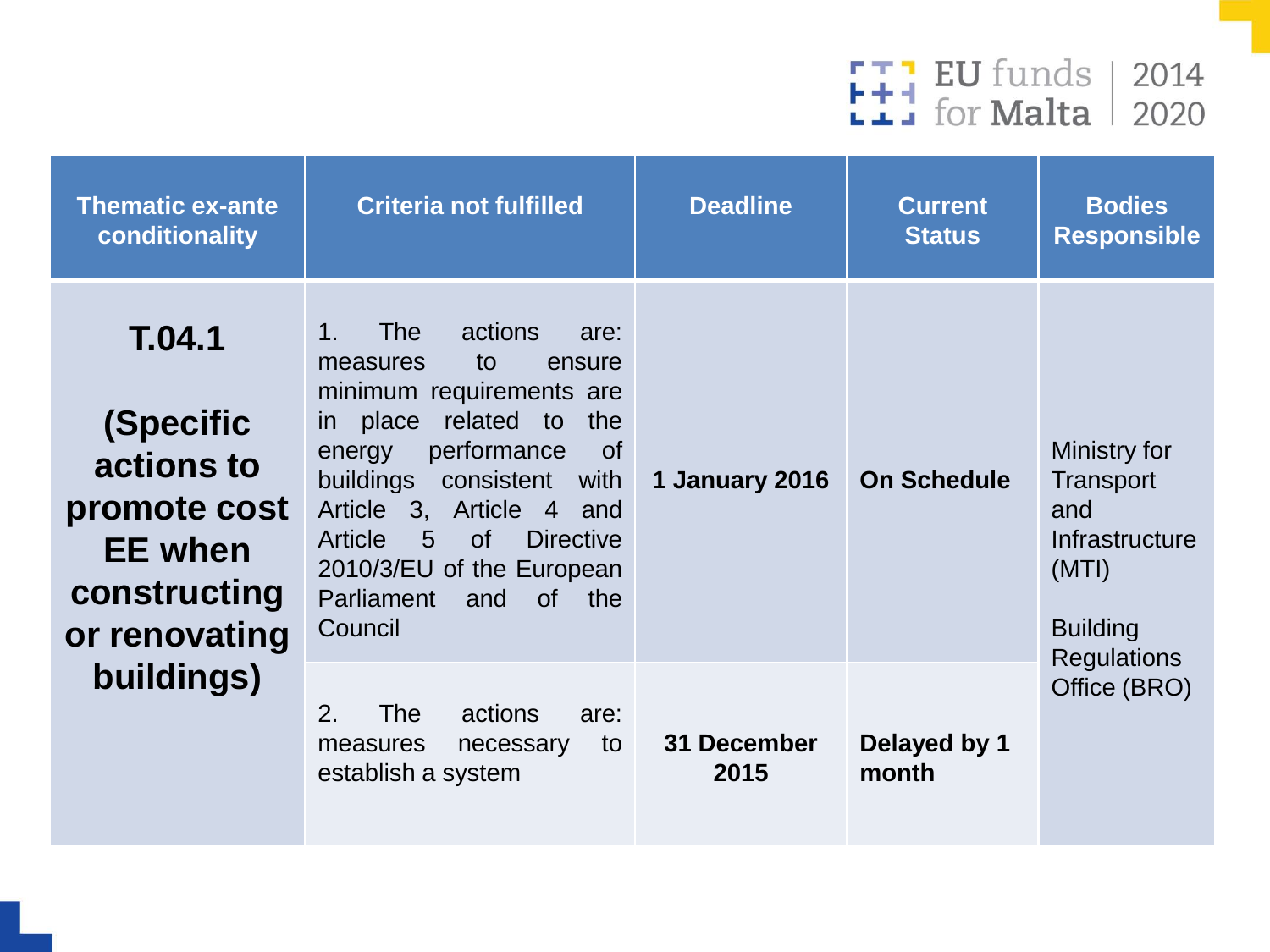

| <b>Thematic ex-</b><br>ante<br>conditionality | <b>Criteria not fulfilled</b>                                                                                                                                                                                                                                                                                                                                                                                                                                                                  | <b>Deadline</b>               | <b>Current</b><br><b>Status</b> | <b>Bodies</b><br><b>Responsible</b> |
|-----------------------------------------------|------------------------------------------------------------------------------------------------------------------------------------------------------------------------------------------------------------------------------------------------------------------------------------------------------------------------------------------------------------------------------------------------------------------------------------------------------------------------------------------------|-------------------------------|---------------------------------|-------------------------------------|
| T.06.1<br>(Water<br>Sector)                   | 1. In sectors supported by the ERDF, the<br>Cohesion Fund and the EAFRD, a MS has<br>ensured a contribution of the different<br>water uses to the recover of the cost of<br>water services by sector consistent with<br>the first indent of Article 9(1) of Directive<br>having regard, where<br>2000/60/EC<br>appropriate, to the social, environmental<br>and economic effects of the recovery as<br>well as the geographic and climatic<br>conditions of the region or regions<br>affected. | 22<br><b>December</b><br>2015 | On<br><b>Schedule</b>           | MEH,<br><b>MSDEC</b><br>MEPA, MRA   |
|                                               | adoption of a river<br>2.<br>basin<br>The<br>management plan for the river<br>basin<br>district consistent with Article 13 of<br>Directive 2000/60/EC                                                                                                                                                                                                                                                                                                                                          | 22<br><b>December</b><br>2015 | On<br><b>Schedule</b>           |                                     |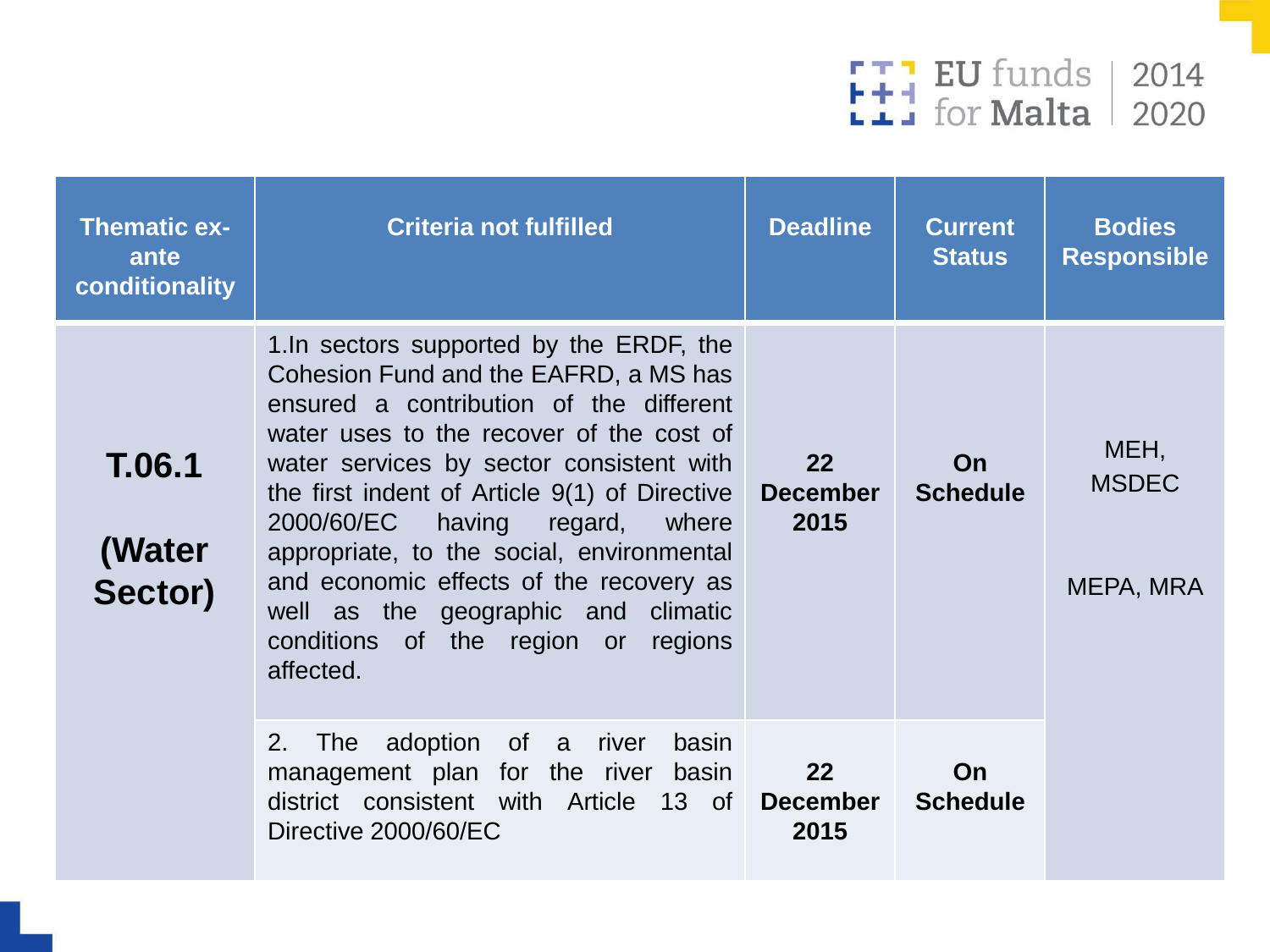

| <b>Thematic ex-ante</b><br>conditionality | <b>Criteria not fulfilled</b>                                                                                                                                                                                                                                     | <b>Deadline</b>                                           | <b>Current</b><br><b>Status</b>                                                                  | <b>Bodies</b><br><b>Responsible</b>                              |
|-------------------------------------------|-------------------------------------------------------------------------------------------------------------------------------------------------------------------------------------------------------------------------------------------------------------------|-----------------------------------------------------------|--------------------------------------------------------------------------------------------------|------------------------------------------------------------------|
|                                           | 5. A realistic and mature pipeline<br>for projects for which support from<br>the ERDF and the Cohesion Fund<br>is envisaged                                                                                                                                       | <b>30 September</b><br>2015                               | <b>3 Quarters</b><br><b>Delay</b>                                                                | <b>Ministry</b><br>for<br><b>Transport and</b><br>Infrastructure |
| T.07.1<br>(Transport)                     | 1 <sub>1</sub><br><b>The</b><br>of<br>existence<br>a<br>comprehensive transport plan or<br>plans or framework or frameworks<br>for transport investment which<br>complies with legal requirements<br>for<br>strategic<br>environmental<br>assessment and sets out | 30 September<br><b>3 Quarters</b><br>2015<br><b>Delay</b> | (MTI)<br>Integrated<br>Transport<br>Strategy<br><b>Directorate</b><br>within<br><b>Transport</b> |                                                                  |
|                                           | 2. The contribution to the single<br>Area<br>European<br>Transport<br>with Article<br>constitute<br>$10$ of<br>Regulation.                                                                                                                                        | <b>30 September</b><br>2015                               | <b>3 Quarters</b><br><b>Delay</b>                                                                | <b>Malta</b>                                                     |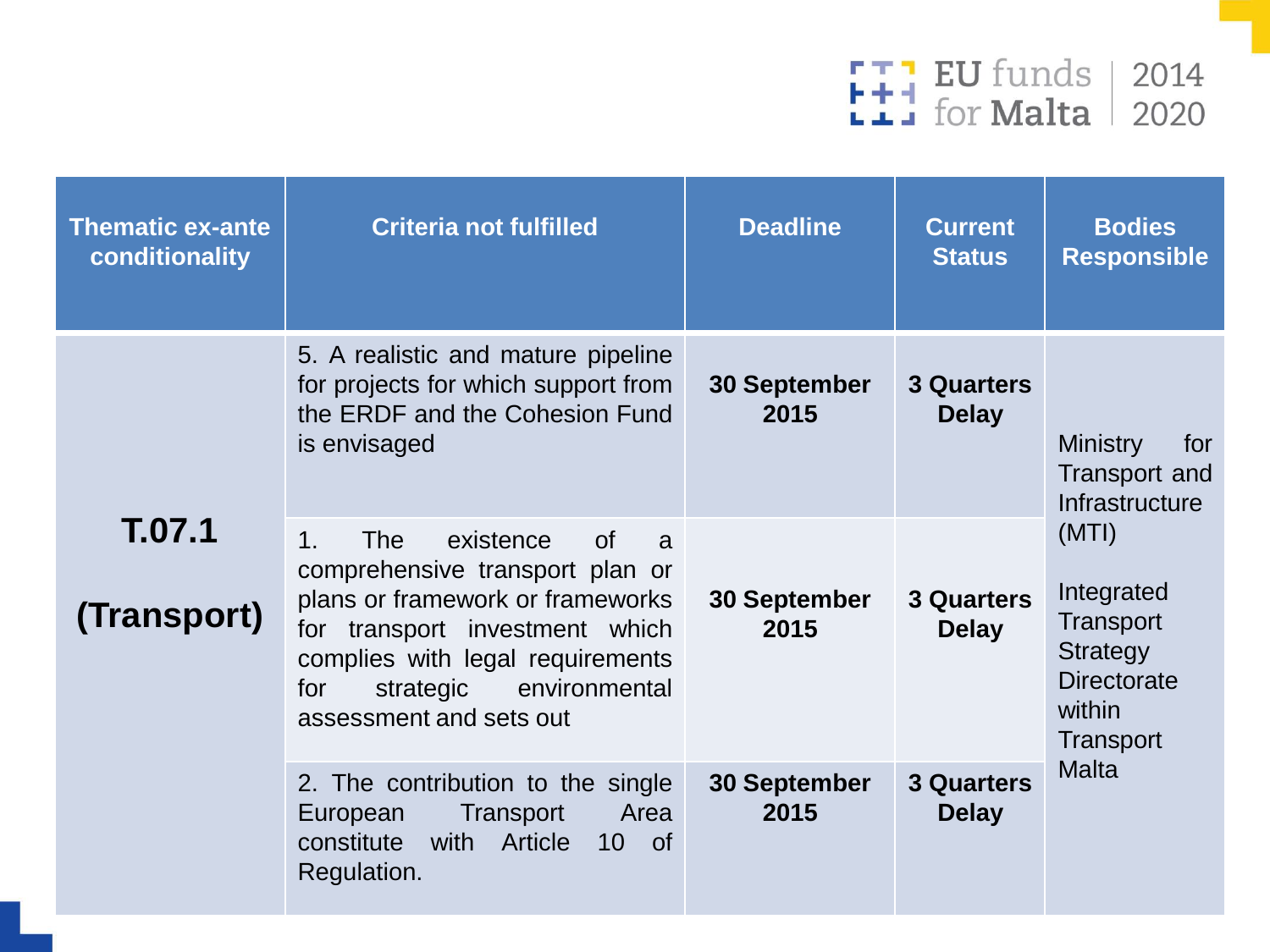

| <b>Thematic ex-ante</b><br>conditionality | <b>Criteria not fulfilled</b>                                                                                                                                                               | <b>Deadline</b>                                            | <b>Current</b><br><b>Status</b>                                        | <b>Bodies</b><br><b>Responsible</b>                                                                                                              |
|-------------------------------------------|---------------------------------------------------------------------------------------------------------------------------------------------------------------------------------------------|------------------------------------------------------------|------------------------------------------------------------------------|--------------------------------------------------------------------------------------------------------------------------------------------------|
| T.07.1<br>(Transport)                     | 3. The core TEN-T network and<br>comprehensive<br>the<br>network<br>where investment from the ERDF<br>the<br>Cohesion<br>is<br><b>Fund</b><br>and<br>envisaged<br>4. Secondary connectivity | <b>30 September</b><br>2015<br><b>30 September</b><br>2015 | <b>3 Quarters</b><br><b>Delay</b><br><b>3 Quarters</b><br><b>Delay</b> | <b>Ministry</b><br>for<br>Transport and<br>Infrastructure<br>(MTI)<br>Integrated<br>Transport<br><b>Strategy</b><br><b>Directorate</b><br>within |
|                                           | 6.<br><b>Measures</b><br>to<br>the<br>ensure<br>capacity of intermediary bodies<br>and beneficiaries to deliver the<br>project pipeline                                                     | 30 September<br>2015                                       | <b>3 Quarters</b><br><b>Delay</b>                                      | Transport<br><b>Malta</b>                                                                                                                        |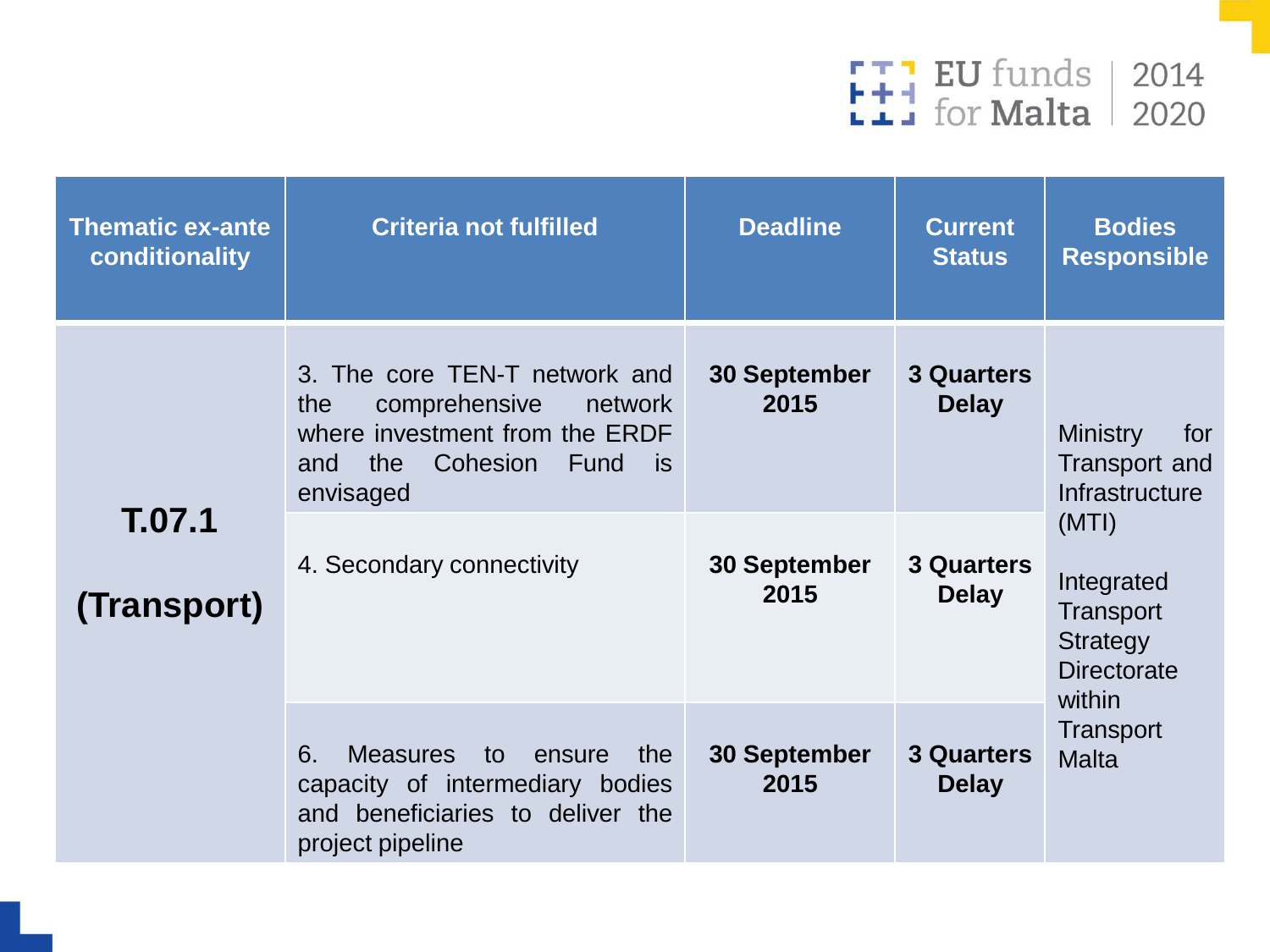

| <b>Thematic ex-</b><br>ante<br>conditionality | <b>Criteria not fulfilled</b>                                                                                                                                                                                 | <b>Deadline</b>             | <b>Current</b><br><b>Status</b>                 | <b>Bodies</b><br><b>Responsible</b>                                   |
|-----------------------------------------------|---------------------------------------------------------------------------------------------------------------------------------------------------------------------------------------------------------------|-----------------------------|-------------------------------------------------|-----------------------------------------------------------------------|
| T.07.3                                        | 1. The existence of a section on inland-<br>maritime<br>waterways and<br>transport,<br>ports, multimodal links and airport<br>infrastructure within the transport plan or<br>plans or framework or frameworks | <b>30 September</b><br>2015 | 3<br><b>Quarters</b><br><b>Delay</b>            | <b>Ministry</b><br>for<br>Transport and<br>Infrastructure             |
| (Other<br>modes of<br>transport)              | 2. Complies with legal requirements for<br>strategic environmental assessment                                                                                                                                 | 30 September<br>2015        | $\mathbf{3}$<br><b>Quarters</b><br><b>Delay</b> | (MTI)<br>Integrated<br>Transport                                      |
|                                               | 3. Sets out a realistic and mature project<br>pipeline(including<br>timetable<br>a a<br>and<br>budgetary framework)                                                                                           | 30 September<br>2015        | 3<br><b>Quarters</b><br><b>Delay</b>            | Strategy<br><b>Directorate</b><br>within<br>Transport<br><b>Malta</b> |
|                                               | 4. Measures to ensure the capacity of<br>intermediary bodies and beneficiaries to<br>deliver the project pipeline.                                                                                            | 30 September<br>2015        | $\mathbf{3}$<br><b>Quarters</b><br><b>Delay</b> |                                                                       |